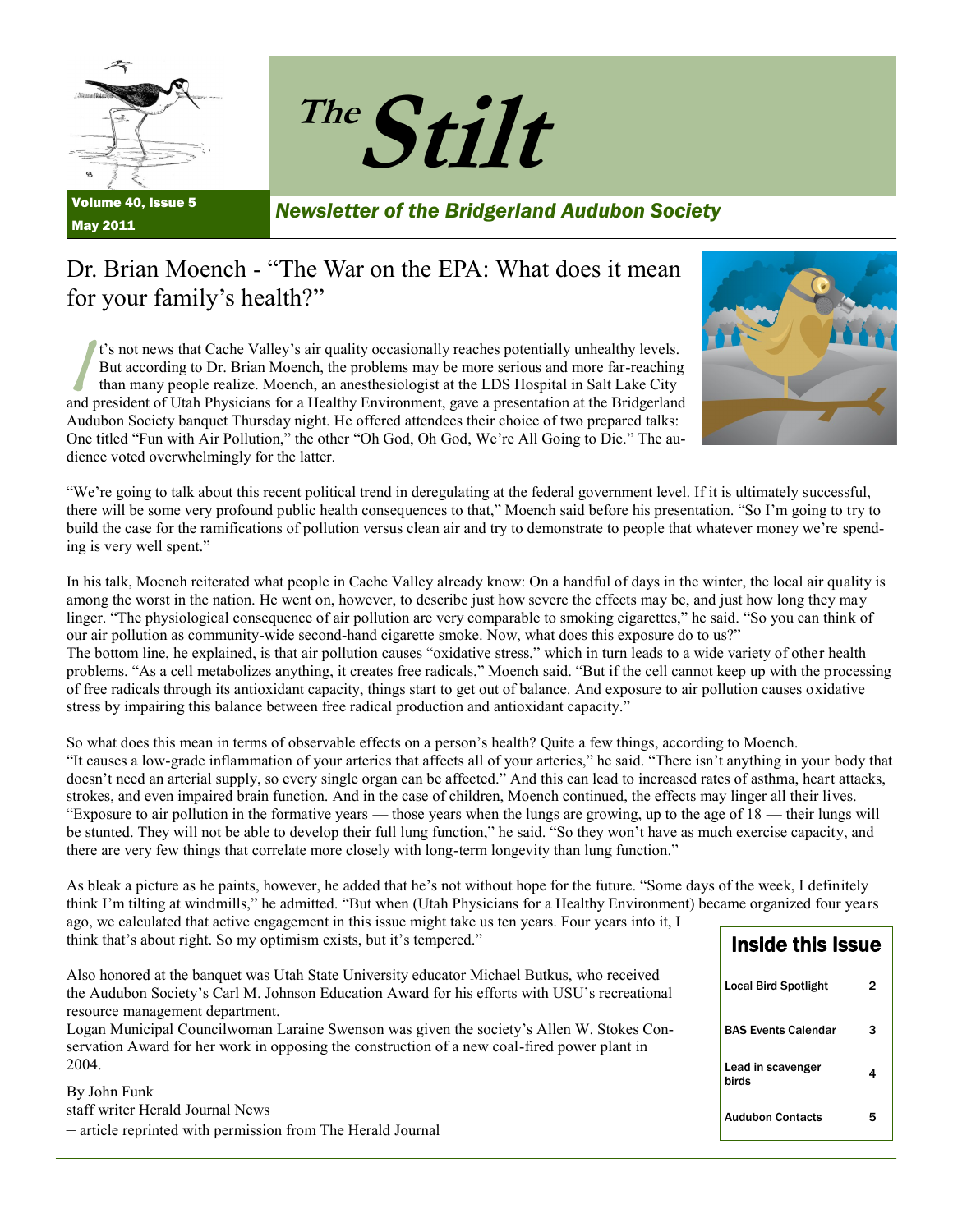# Local Bird Spotlight Western Meadowlark

C's rowing up in the West, I became very familiar with and fond of the Western Meadowlark. Its sunshine-yellow breast feathers emblazoned with a black "V" are very striking and distinctive. In the spring, meadowlarks can often be seen sitting on top of fence posts singing at the top of their little lungs, a song that is not only beautiful and melodic, but is also familiar to anyone living in the West who pays attention to birds.

It was this song that brought the bird to the attention of Meriweather Lewis, who was the first to describe the bird in 1805 during the famous expedition of the Corps of Discovery. He described the bird as being "very similar to the old field lark," probably referring to the very similar Eastern Meadowlark. In fact, the best way to tell these species apart is by their songs. The bird went unnamed until 1840 when John James Audubon, noting that the bird had gone basically unnoticed since being first described during the Lewis and Clark expedition, gave it the species name of neglecta (Latin for neglected). It has been reported that Audubon went on to comment that the flesh of the Western Meadowlark tastes similar to that of the Eastern Meadowlark and is "indifferent eating"!

Meadowlarks belong to the Icterid Family, which also includes blackbirds, grackles, cowbirds and orioles. Their genus name, Sturnella, means "starling like," which when you really take notice is quite accurate in regards to their general body shape. They are territorial ground nesters, with males often defending up to 15 acres of open country. The male breeds with one to three females (usually 2), that will nest within its territory. Three to six eggs are laid in a nest often covered with grass that can have entrance tunnels one to two feet long or not be covered at all.

Meadowlarks feed mostly on insects but will also eat seeds, often probing the ground with their long slender beaks. In the winter they tend to flock up. Groups of up to 100 birds are often winter residents within much of their range, but may migrate depending on weather and availability of food.

The Western Meadowlark is the state bird of six states, the most for any bird except the Northern Cardinal, denoting the widespread nature and popularity of this animal. The best place to look for meadowlarks in Cache Valley is in sagebrush/grass habitat, which is most common along the edges of the valley, on or near the benches. Listen for the song of the Western Meadowlark which is as much a treasured part of springtime as seeing the first daffodil blossoms or eating the first spinach from the garden.

–Bill Masslich

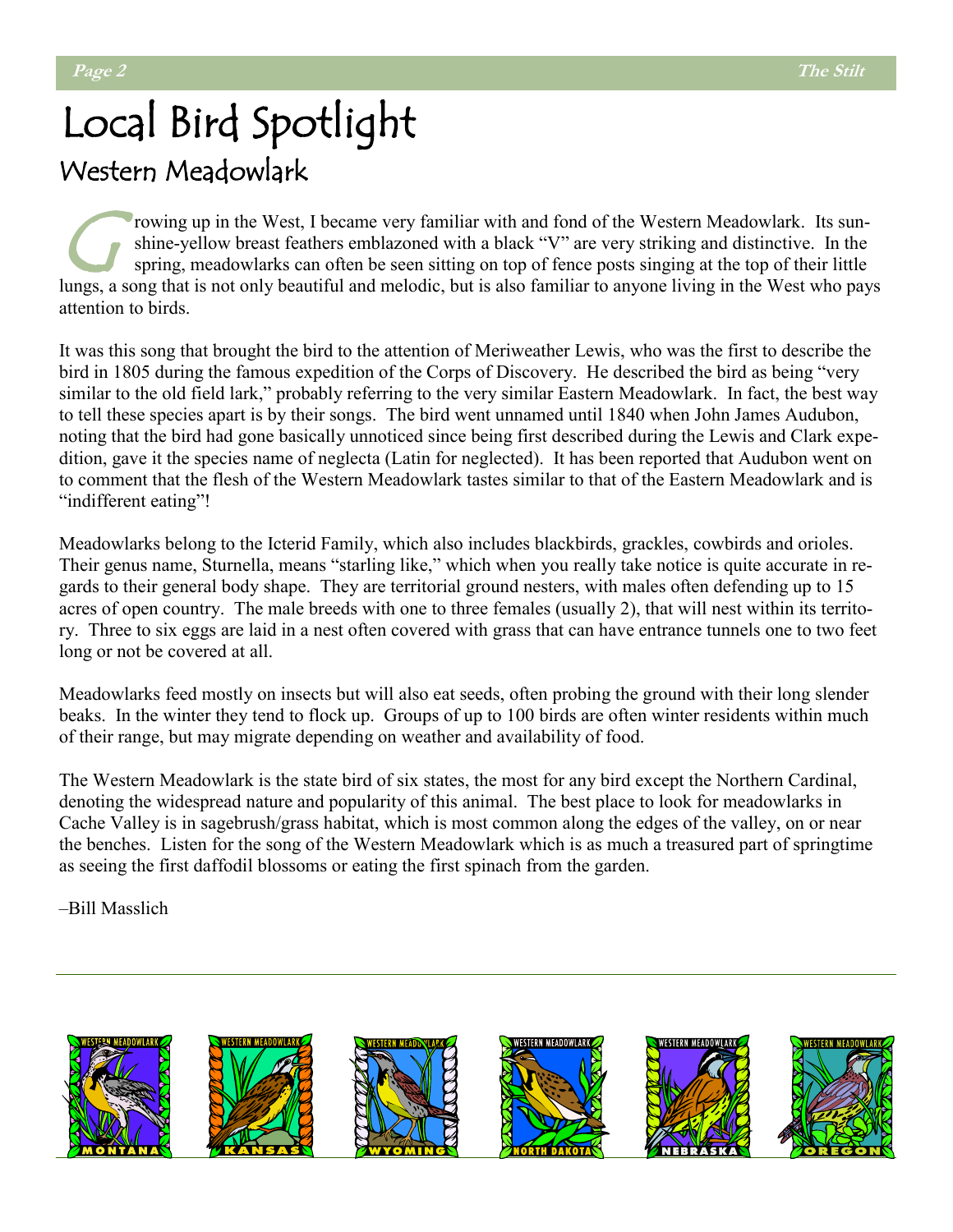# Audubon Calendar

### May

 $\frac{1}{4}$ Green Canyon. Reinhard Jockel will lead a briding trip up Green Canyon on Saturday May 14. Meet at 8 a.m. in the parking lot between Caffe Ibis and the Logan Fire Station (50 East, 150 North). Come prepared to stand outside or take short walks, and bring a spotting scope if you have one. All skill levels are welcome. We will be back by about noon.

20-22 Washington County Expedition. May is the peak of migration and there is no better place to observe the spectacle than Washington County, Utah, the hotbed of avian diversity in the state. We will hit several hotspots in the county, including Tonaquint

Park, Beaver Dam Slope, and Lytle Ranch, among others. Target species include Washington County specialties like Phainopepla, Greater Roadrunner, Black-chinned Sparrow, Verdin, and Cactus Wren, plus any migrant birds drawn to the oases in the desert. We will also take some time to look for amphibians and reptiles of the area. This will be an allweekend trip, leaving at 2 p.m. on Friday, May 20th and returning to Logan in the evening on Sunday, May 22nd. Most of us will be camping, but we can coordinate with people who would prefer to stay in hotels. This trip will be limited to 12 people. RSVP to Ryan O'Donnell ([Ryan.ODonnell@usu.edu\)](mailto:Ryan.ODonnell@usu.edu) by Wednesday, May 18th, to save a spot and to arrange carpooling other details.

## Around the Valley

#### Participate in Endangered Species Day Celebration - May 20

There are many ways for Audubon Chapters to get involved with Endangered Species Day and help promote the importance of endangered species conservation. For example:

- \* Plan special Endangered Species Day program for upcoming membership meeting.
- \* Lead Endangered Species Day field trip/bird hike.
- \* Assist with habitat restoration project.
- \* Provide special tours, exhibits at your headquarters and/or nature center/sanctuary.
- \* Partner with local zoo, aquarium, wildlife refuge, U.S. Fish and Wildlife Service office, or botanical gardens to host an event.
- \* Host speaker/presentation/film showing at library, school, community center, other location.

#### The Intermountain Herbarium in association the Cache Chapter of the Utah Native Plant Society, Bridgerland Mushroom Society & Mushroom Society of Utah, is pleased to announce the following events:

Saturday May 14: 10:00 am: Aquatic Plants (\$25) Friday/Saturday May 20-21: 6:00 pm: Introduction to Mushroom ID (\$40) Tuesday June 7: 6:30 pm: Richard J. Shaw Memorial Wildflower Walk Saturday/Sunday June 11-12: Standardized Photography for Plant Identification Tuesday/Thursday July 5-7: 10:00-4:00: Introduction to Bryophytes (\$50)

Further details can be found on herbarium´s website ([http://www.herbarium.usu.edu/\)](http://www.herbarium.usu.edu/) and on our Facebook Page.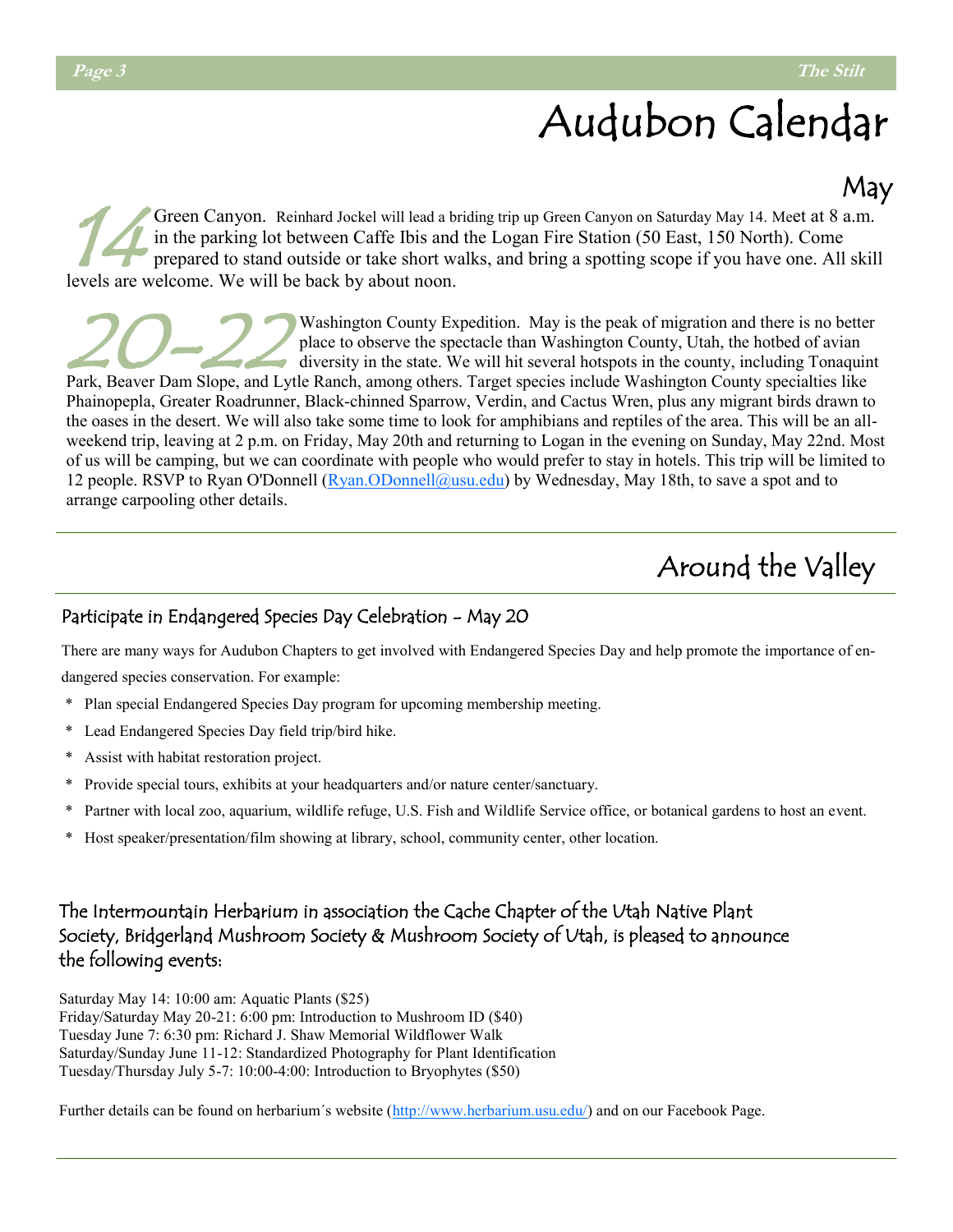# Two new studies link hunting to lead in scavenger birds

T wo new UC Davis studies add scientific evidence that hunters' lead ammunition often finds its way into carrion-eating birds, such as eagles and turkey vultures. These scavenger species often take advantage of animal remains left behind when a hunter cleans a kill or when a shot deer or wild pig escapes the hunter but dies later. However, when the remains contain lead shot pellets or bullet fragments, the scavenger birds can develop lead poisoning, which can cause inability to fly, starvation, anemia, blindness, seizures and death.

In 1991, to protect bald eagles, lead ammunition was banned in the United States for hunting waterfowl. In 2008, to protect California condors, lead ammunition was similarly banned in California condor range for most hunting activities.

One of the new UC Davis studies found direct evidence that lead levels rose in turkey vultures during deer hunts and in areas with wild pig hunts. This was the first-ever investigation of blood lead levels in free-flying turkey vultures.

The other study, the first to examine the effects of the 2008 [California] law on any wild animals, found that the lead-ammunition ban in California condor range reduced lead exposure in golden eagles and turkey vultures in 2009. The studies were led by Christine Johnson, a UC Davis associate professor of veterinary medicine and an expert on wildlife health, and her doctoral student Terra Kelly, a wildlife veterinarian earning a Ph.D. in epidemiology.

―Hunting is an irreplaceable tool for wildlife management,‖ said Johnson, ―especially now that we have fewer large predators but more invasive species like wild pigs. Yet we know that accidental consumption of lead can make animals and people sick.

―It just makes good sense to use non-toxic ammunition, wherever it is available, to protect wildlife as well as eliminate any potential risk to hunters and their families," she concluded.

Next month, Johnson and Kelly (who is now a UC Davis Wildlife Health Center veterinarian) will begin a similar study to investigate the impacts of ongoing lead exposure on the endangered California condor population. They will collaborate with researchers at UC Santa Cruz; Ventana Wildlife Society; California Department of Fish and Game; and the United States National Park Service, Fish and Wildlife Service, and Geological Survey. The study will be funded by a \$750,000 grant from the Fish and Wildlife Service's Endangered Species Act (Section 6) Program to the Department of Fish and Game -- the largest Section 6 grant in the state's history.

–American Bird Conservancy

U.C. Davis press release: [http://www.news.ucdavis.edu/search/news\\_detail.lasso?id=9824](http://www.news.ucdavis.edu/search/news_detail.lasso?id=9824)

### Don't Forget! The Birds in Your Yard Need This!

lessed in a the Christensen 258-5018.<br>
Le contraste de la divide de la divide de la divide de la divide de la divide de la divide de la divide de la<br>
Le contraste de la divide de la divide de la divide de la divide de la d ocal black oil sunflower seed in a 50-pound bag for \$25–and personally delivered with a smile. Call Allen Christensen 258-5018. The quality is really high again this year. A big thank-you to all

‒Allen Christensen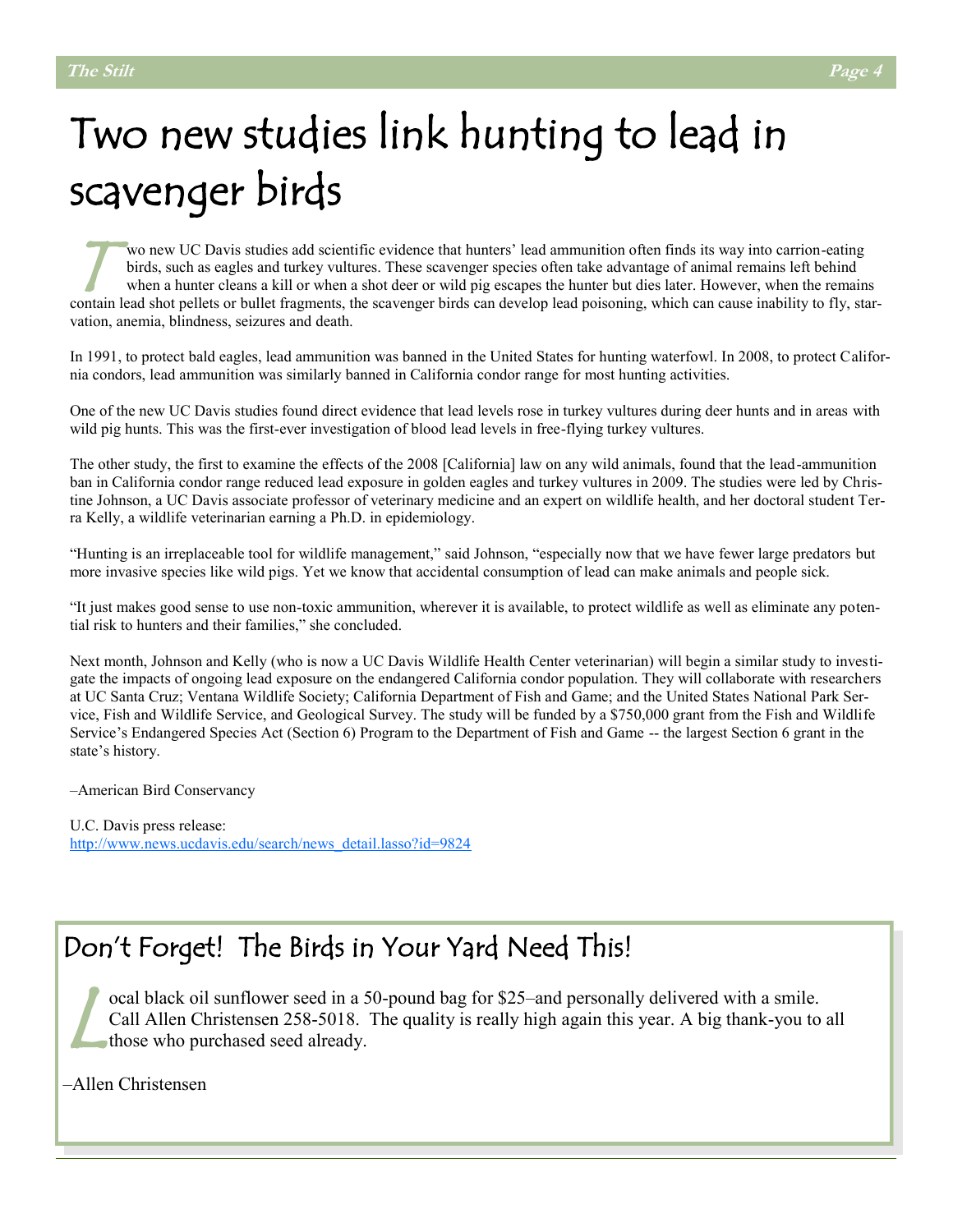ψ

ψ

γķ

뇊

γķ

γļ

ψ γķ ψ

γķ

ψ

γķ

submissions, due on the 10th of each month. Send to

chris.cokinos@usu.edu.



Membership Source Code: C0ZW520Z